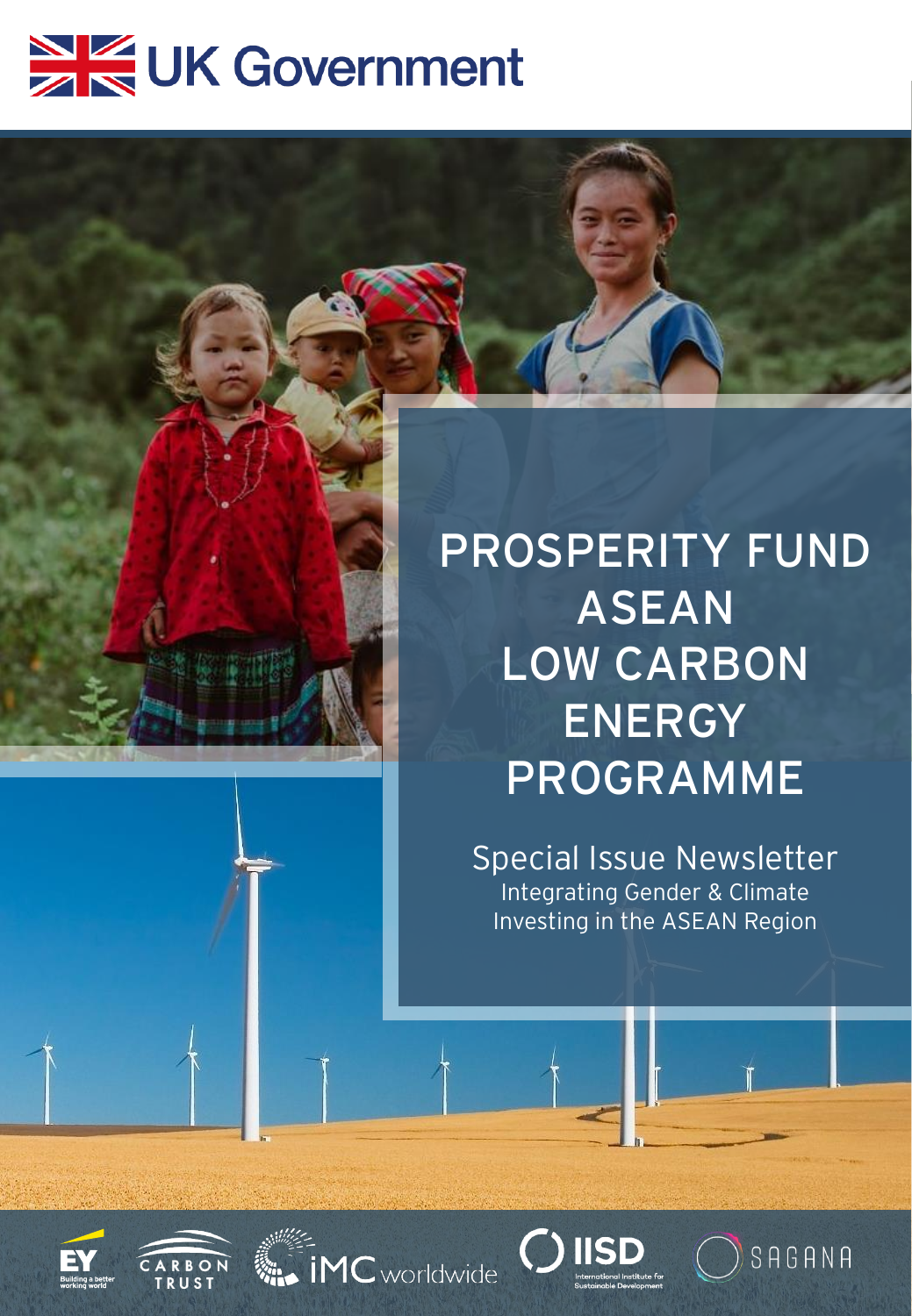# Content

G&I Webcast Highlights 04

#### Article on Integrating A Gender 11 Lens in Climate Investing About the Programme 17

Dear friends of the ASEAN Low Carbon Energy Programme,

We are delighted to welcome you to this special edition of our newsletter dedicated to the gender-climate investing nexus for the ASEAN region. With the ongoing COVID-19 pandemic as well as the effects of climate change disproportionately impacting gender equality, this is a critical time to be intentional in terms of building in a gender lens across all investing decisions.

Our programme has taken strategic steps to place the intersection of climate and gender at the core of our work on Green Finance and Energy Efficiency. We recognise that gender-smart investing and climate finance needs to go hand in hand in order to deliver a Just Transition to a low carbon economy.

To that end, in November 2020, we delivered ASEAN LCEP's first regional Gender and Inclusion webcast: "Opportunities for Integrating Gender and Climate Finance" which featured key thought leaders in the field of gender and climate change. H.E. Kara Owen, British High Commissioner to Singapore, kindly opened the event, confirming that "the intersection of gender and green finance has the potential to deliver for business, women and the world, including by advancing the UN Sustainable Development Goals."

Within the full PDF newsletter attached, we have included a summary of the event, a link to its recording as well as insights from the valuable feedback received from participants. The responses highlight that although a wide range of gender lens investing metrics and tools exist, most participants require a deeper understanding of these tools and designing integrated gender and climate financing instruments requires tailored advice on designing metrics to achieve and report on both in a pragmatic way.



**Smita Biswas** *Gender & Inclusion Lead*



**Gilles Pascual** *Programme Director*

 $\blacksquare$  iMC worldwide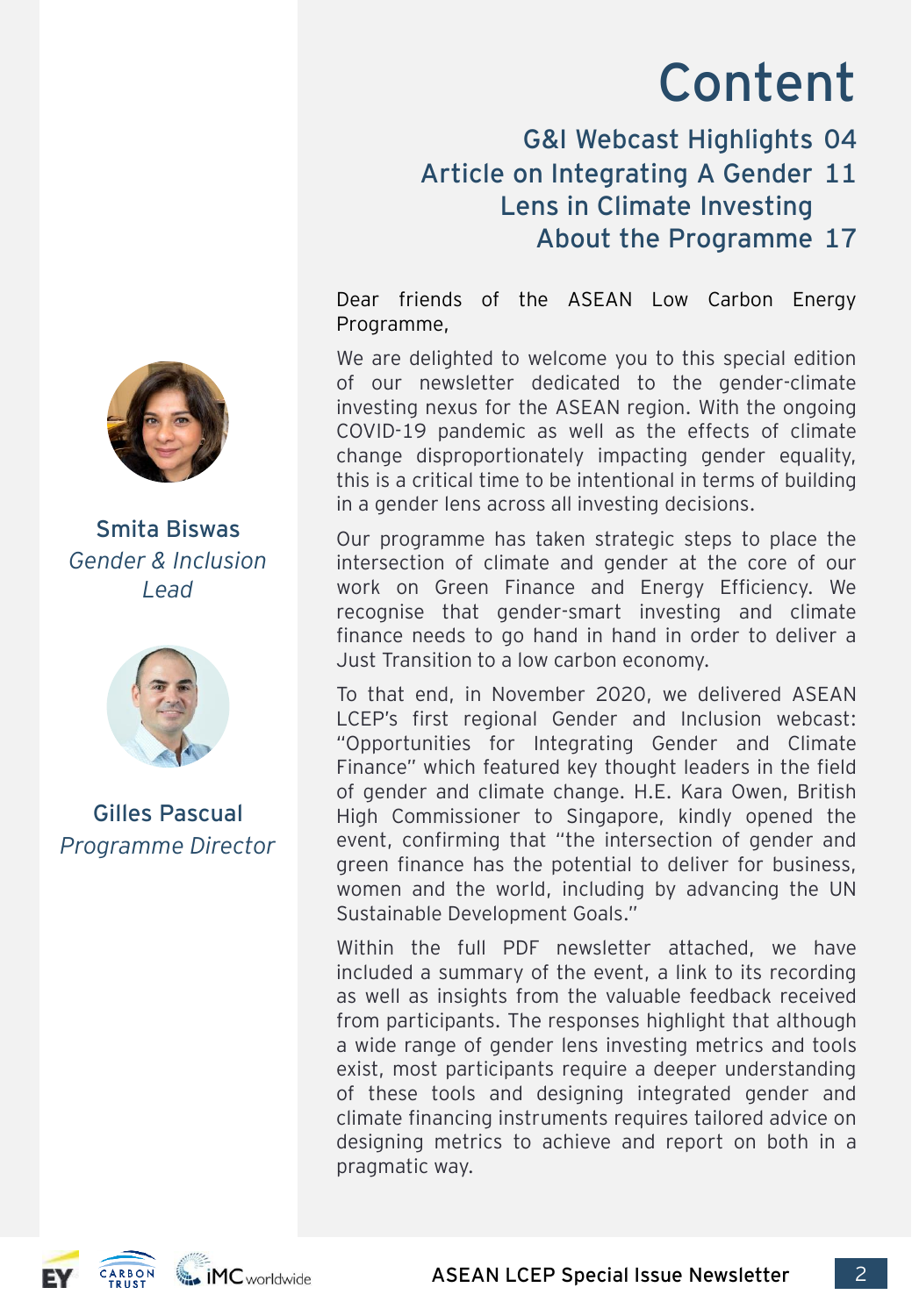# Content

G&I Webcast Highlights 04

#### Article on Integrating A Gender 11 Lens in Climate Investing About the Programme 17

We are very pleased to be able to offer technical assistance to any corporate or organisation in ASEAN LCEP's focus countries, who may be interested in mainstreaming gender responsive tools across their investments or corporate governance or pioneering the first ever integrated gender and climate bond or loan instrument in the ASEAN region. Please get in touch.

Finally, this special edition ends with a compelling article contribution from our technical partner, The International Institute for Sustainable Development. It builds the case for integrating gender and green investing, includes examples of how this can be achieved along with emerging case studies of innovations in this space.

Happy reading and best wishes to you and your family for the new year.

Kind regards, Smita and Gilles



**Smita Biswas** *Gender & Inclusion Lead*



**Gilles Pascual** *Programme Director*



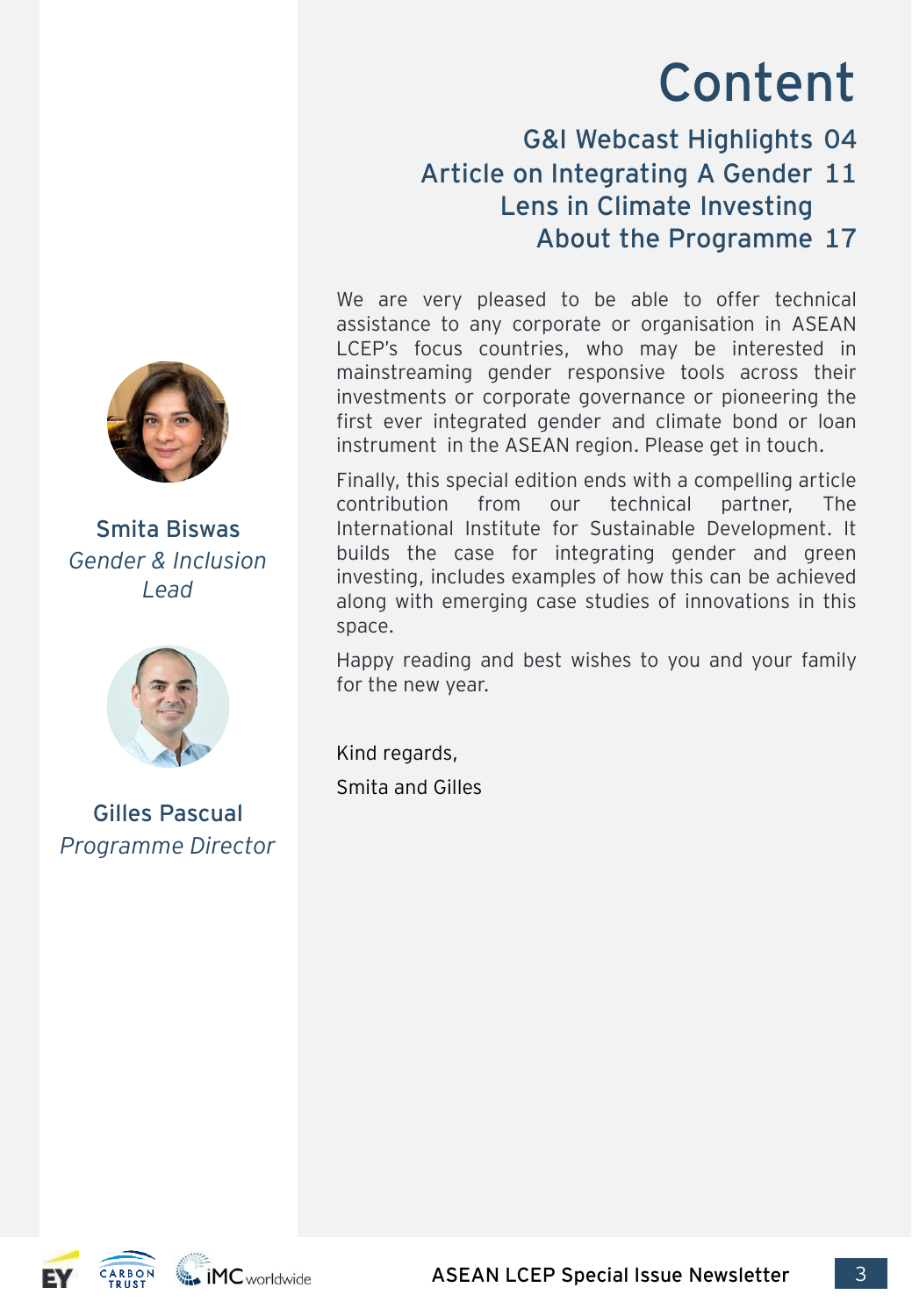### WEBCAST ON OPPORTUNITIES FOR INTEGRATING GENDER AND CLIMATE FINANCE



On 04 November 2020, the ASEAN LCEP, in collaboration with Suzanne Biegel (GenderSmart Initiative) and Wolfgang Hafenmayer (Sagana) delivered the programme's first G&I webcast titled "Opportunities for Integrating Climate and Gender Finance." This was the first regional event on this innovative topic delivered by the programme.

The webcast aimed to explore the fundamentals of gender-smart investing and its importance, the potential of integrating it with climate finance to drive positive outcomes, introduced a range of reporting tools and frameworks and presented case studies from around the world.

H.E. Kara Owen - British High Commissioner to Singapore delivered the opening address, where she emphasised the need to *"construct an economic recovery from COVID-19 to place Climate and Gender at its core, delivering a sustainable, resilient future that delivers for women, society and the planet".*

The webcast was well attended by 124 participants from a diverse range of stakeholders and leaders, including government regulators, the private sector including impact investors, banks, development finance institutions, donors and NGOs.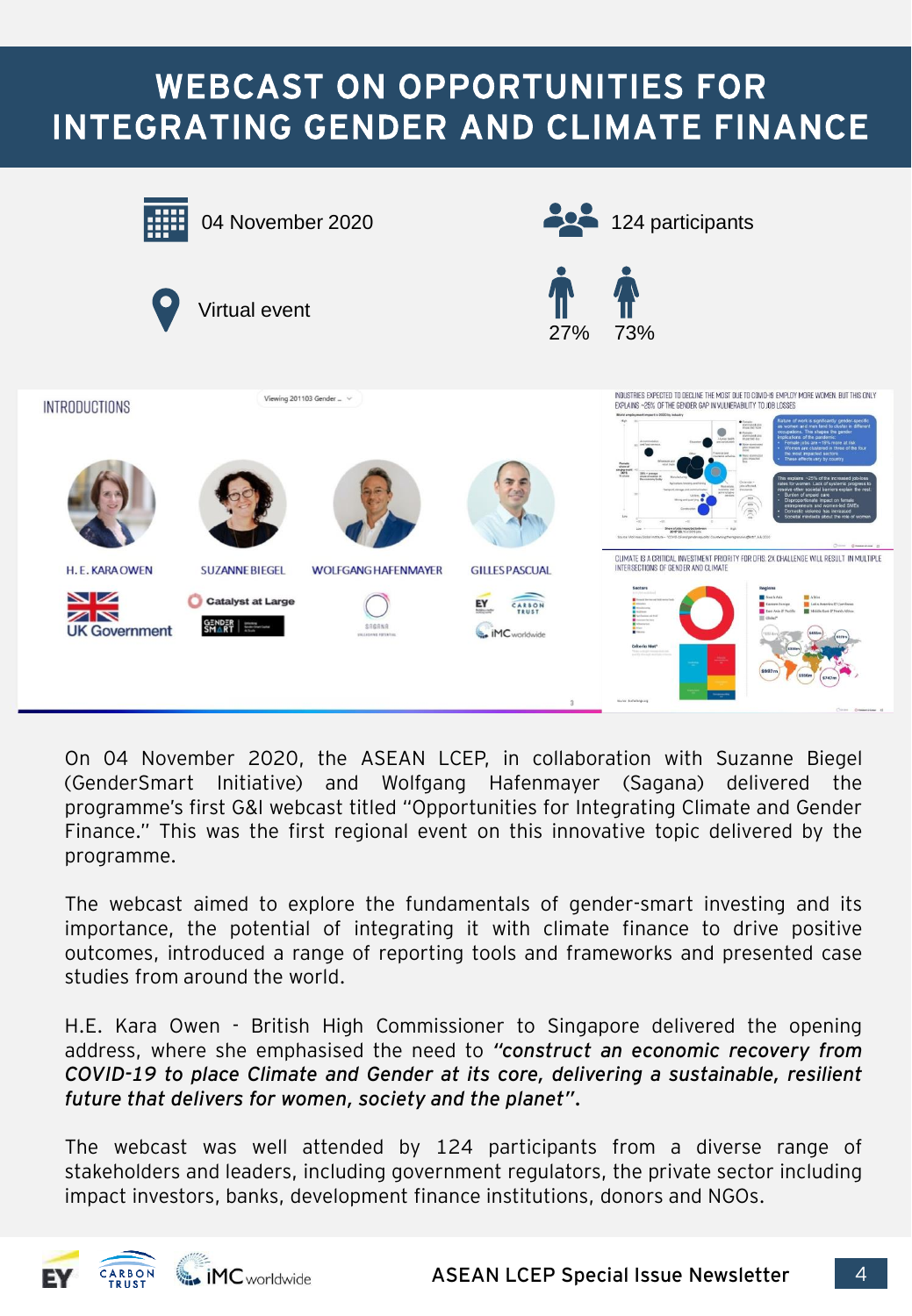### WEBCAST ON OPPORTUNITIES FOR INTEGRATING GENDER AND CLIMATE FINANCE

We received positive feedback from participants, with **96%** reporting that the webcast was **"Useful"** or **"Very Useful"** in increasing their understanding of Gender-Smart Investing. Several participants responded that they would change how they do their work as a result of this webcast by **"discussing and applying the gender responsive tools across our programmes and green finance investment projects"** and **"include a gender lens to our corporate governance activity."**

We plan to build on the momentum of this introductory event to offer tailored technical assistance (TA) support to pilot the design and implementation of integrated gender and climate investing activities in the ASEAN region.

We are pleased to be able to share with you the recording of the event which can be accessed through the below link:

*[https://eyenterprise.webex.com/eyenterprise/lsr.php?RCID=a54cd66dda8eb5e98f96d](https://eyenterprise.webex.com/eyenterprise/lsr.php?RCID=a54cd66dda8eb5e98f96d3bc710417d8) 3bc710417d8*

The password for the file is *WebcastRecording2020*

The following pages contain summary feedback from the 124 participants from a range of private, public and NGO sectors who attended the G&I webcast event and Q&A. It provides a valuable snapshot of the positive response to integrating a gender lens with climate investing and the wide range of gender frameworks and tools available to do so.

Conversely, it highlights that the majority of participants said they require tailored advice on tool selection and application and accompanying data to build their specific business case for integrating gender targets in their work.

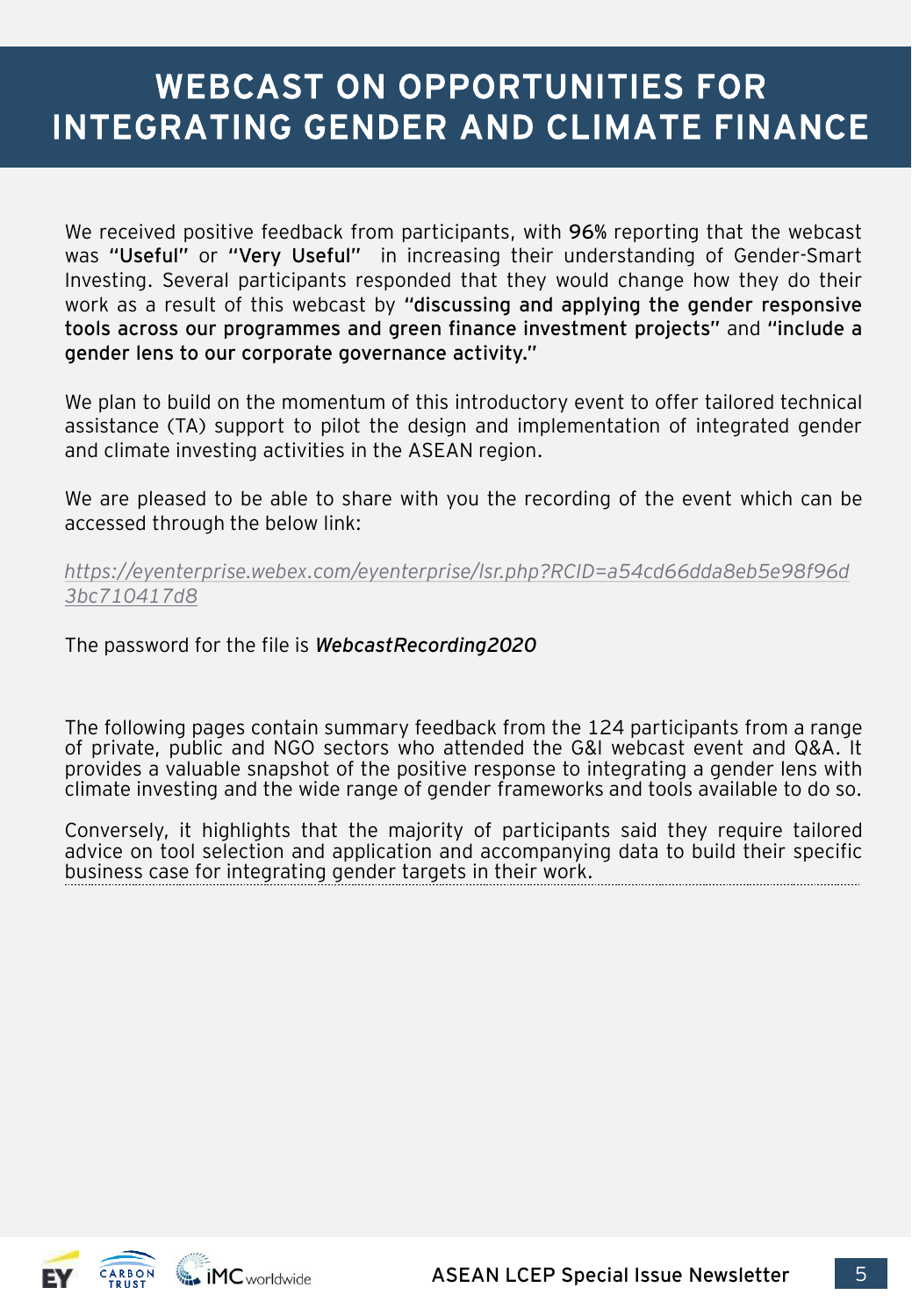### G&I Webcast Questions and Answers

| What would<br>qualify a fund<br>to be<br>recognised as<br>having<br>adopted a<br>gender-smart<br>investment<br>process? | Gender-smart investing integrates gender-based factors into<br>investment strategy and analysis to increase returns and move<br>towards gender equality. This can be achieved in a variety of ways<br>There is no global standard for qualification for a fund to be<br>considered gender-smart. Fund managers, and the investors in<br>funds, will generally look at who is managing the fund, is it a<br>gender-balanced team, and where do the investment decisions lie;<br>whether it is in public or private markets vehicle. They will look at<br>how fund managers are looking at their own investment thesis,<br>and then their processes will vary tremendously whether it is a<br>public markets vehicle or a private market vehicle. For public<br>markets vehicles it then goes to company selection, what data are<br>they looking at and how is that analysis being performed, are they<br>engaging as shareholders, and how are they reporting.<br>For private market funds this would include sourcing, screening, |
|-------------------------------------------------------------------------------------------------------------------------|------------------------------------------------------------------------------------------------------------------------------------------------------------------------------------------------------------------------------------------------------------------------------------------------------------------------------------------------------------------------------------------------------------------------------------------------------------------------------------------------------------------------------------------------------------------------------------------------------------------------------------------------------------------------------------------------------------------------------------------------------------------------------------------------------------------------------------------------------------------------------------------------------------------------------------------------------------------------------------------------------------------------------------|
|                                                                                                                         | delicensing, the terms, the negotiation, impact management and<br>measurement and metrics, and exits. It might also include looking<br>at how the fund manager supports their portfolio companies from<br>a gender lens investing perspective. The 2X Challenge has set out<br>criteria for funds to be considered in their pipeline. There are<br>many tools and resources in the market to help fund managers on<br>this journey. Many published resources are on<br>gendersmartinvesting.com, and there are excellent consulting<br>teams to help fund managers on their journey.                                                                                                                                                                                                                                                                                                                                                                                                                                               |
| What is the<br>average ROI<br>and IRR for<br>gender-smart<br>investing<br>funds?                                        | Gender-smart investment vehicles are diverse and include public<br>market investment vehicles, private market investment vehicles<br>and gender bonds and hence have varying ROIs and IRRs. Below<br>are some reports that cover the performance of gender-smart<br>investment vehicles.<br>Public market gender-smart investment vehicles:<br>https://blogs.cfainstitute.org/investor/2020/11/16/gender-lens-funds-ups-<br>and-downs-forwomen-in-the-workforce/<br>https://parallellefinance.com/latest-quarter-gender-lens-funds-performance/<br>https://parallellefinance.com/gender-lens-funds-performance/<br>https://www.cambridgeassociates.com/insight/gender-lens-investing-impact-<br>opportunitiesthrough-gender-equity/<br>Private market gender-smart investment vehicles:                                                                                                                                                                                                                                            |
|                                                                                                                         | https://www.ifc.org/wps/wcm/connect/topics_ext_content/ifc_external_corpor<br>ate_site/gender+at+ifc/resources/gender-balance-in-emerging-markets                                                                                                                                                                                                                                                                                                                                                                                                                                                                                                                                                                                                                                                                                                                                                                                                                                                                                  |

**MC** worldwide **CARBON** EY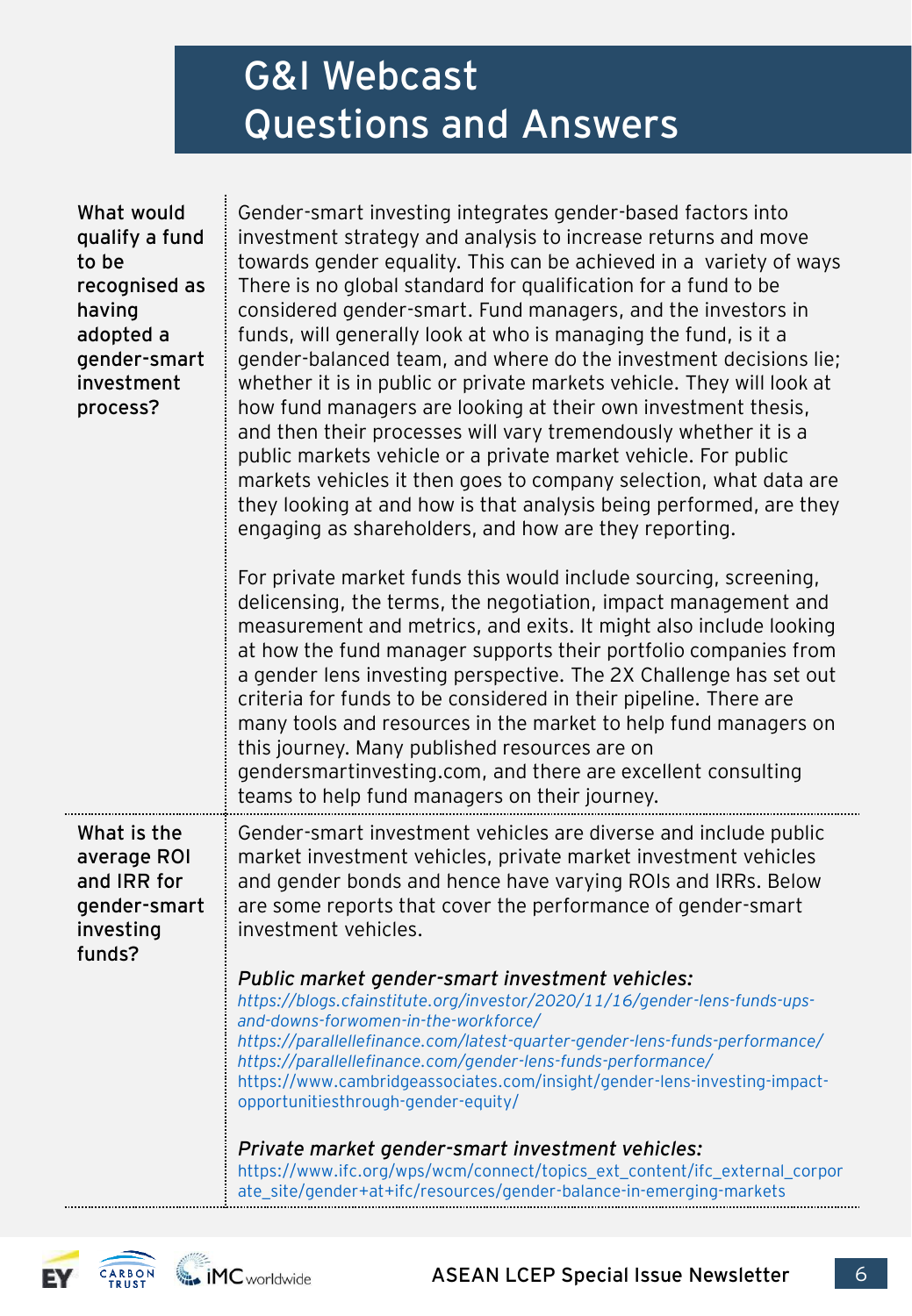### G&I Webcast Questions and Answers

| What sectors<br>are gender-<br>smart funds<br>flowing into?                                                                                        | Gender-smart investment vehicles are diverse and cover a wider<br>range of sectors. The below reports explore the different sectors<br>covered by these investment vehicles.<br>Private market gender-smart investment vehicles:<br>https://socialimpact.wharton.upenn.edu/research-reports/reports-2/project-<br>sage- $3/$<br>Public market gender-smart investment vehicles:<br>https://info.equileap.com/2019genderequalityglobalreportandranking<br>https://www.veriswp.com/research/gli-bending-arc-of-finance-women/                                                                                                                                                                                                                                                                                                                                                                                                                                                                                                                                                                                                                                                                         |
|----------------------------------------------------------------------------------------------------------------------------------------------------|-----------------------------------------------------------------------------------------------------------------------------------------------------------------------------------------------------------------------------------------------------------------------------------------------------------------------------------------------------------------------------------------------------------------------------------------------------------------------------------------------------------------------------------------------------------------------------------------------------------------------------------------------------------------------------------------------------------------------------------------------------------------------------------------------------------------------------------------------------------------------------------------------------------------------------------------------------------------------------------------------------------------------------------------------------------------------------------------------------------------------------------------------------------------------------------------------------|
| How do we<br>measure the<br>development<br>impact of<br>investing with<br>and in women<br>over time? Is<br>there a<br>particular tool<br>for this? | A number of investment actors are working to explore the<br>development impact of investing with and towards women over<br>time. There is no one tool. The important factors to look at include:<br>which women is the investment aiming to positively effect? In<br>which geographies?<br>With which strategies? If it is about access to capital for women<br>entrepreneurs, that is very different than looking at women<br>working in supply chains or looking at products and services<br>benefitting women. Because there are so many different strategies<br>that one can use to invest with a gender lens, one will look at<br>different metrics and approaches to measurement for each. The<br>2X challenge has a set of starting indicators. The GIIN IRIS Plus<br>dictionary of indicators has many gender indicators. If the<br>investment is to address social issues which disproportionately<br>negatively affect women, such as gender-based violence, there are<br>other tools still. There are a number of published resources as well<br>as consultants and NGOs who are able to help an investor to work<br>on measurement and evaluation. But there is no "one size fits all." |
| How is the<br>gender impact<br>of alleviating<br>lack of energy<br>access<br>measured?                                                             | Groups such as Energia, the Alliance for Clean Cookstoves,<br>WOCAN, and others have all published on this question. Individual<br>companies such as Frontier Markets, in India, have shared their<br>insights in reports and presentations. In short - this is both at the<br>household level as well as the energy for productive assets level.<br>The linkages to access to livelihoods, access to education, access<br>to productive assets, increased safety, deceased personal risk and<br>increased personal and professional opportunity are all linked.                                                                                                                                                                                                                                                                                                                                                                                                                                                                                                                                                                                                                                    |

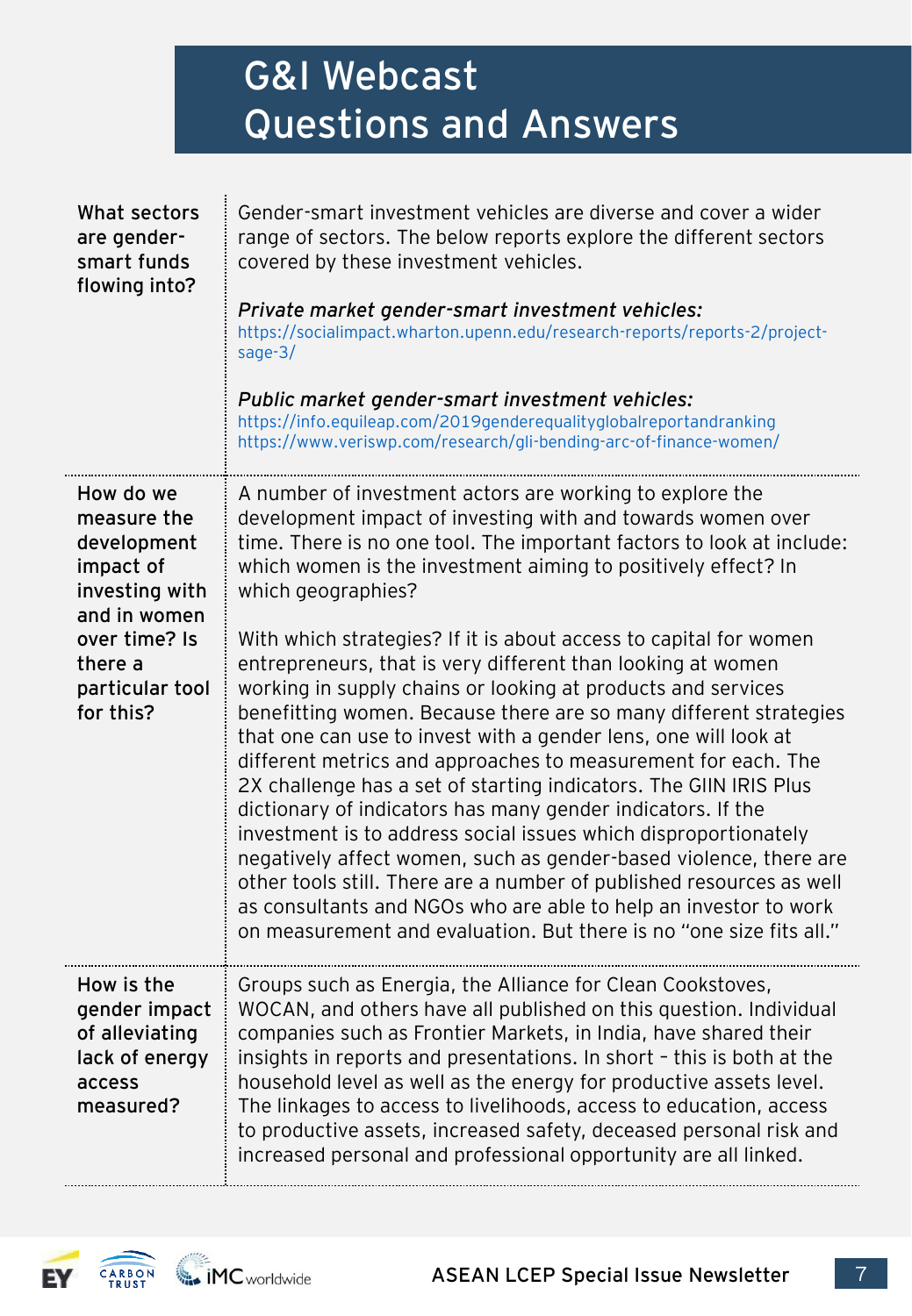### G&I Webcast Participant Feedback



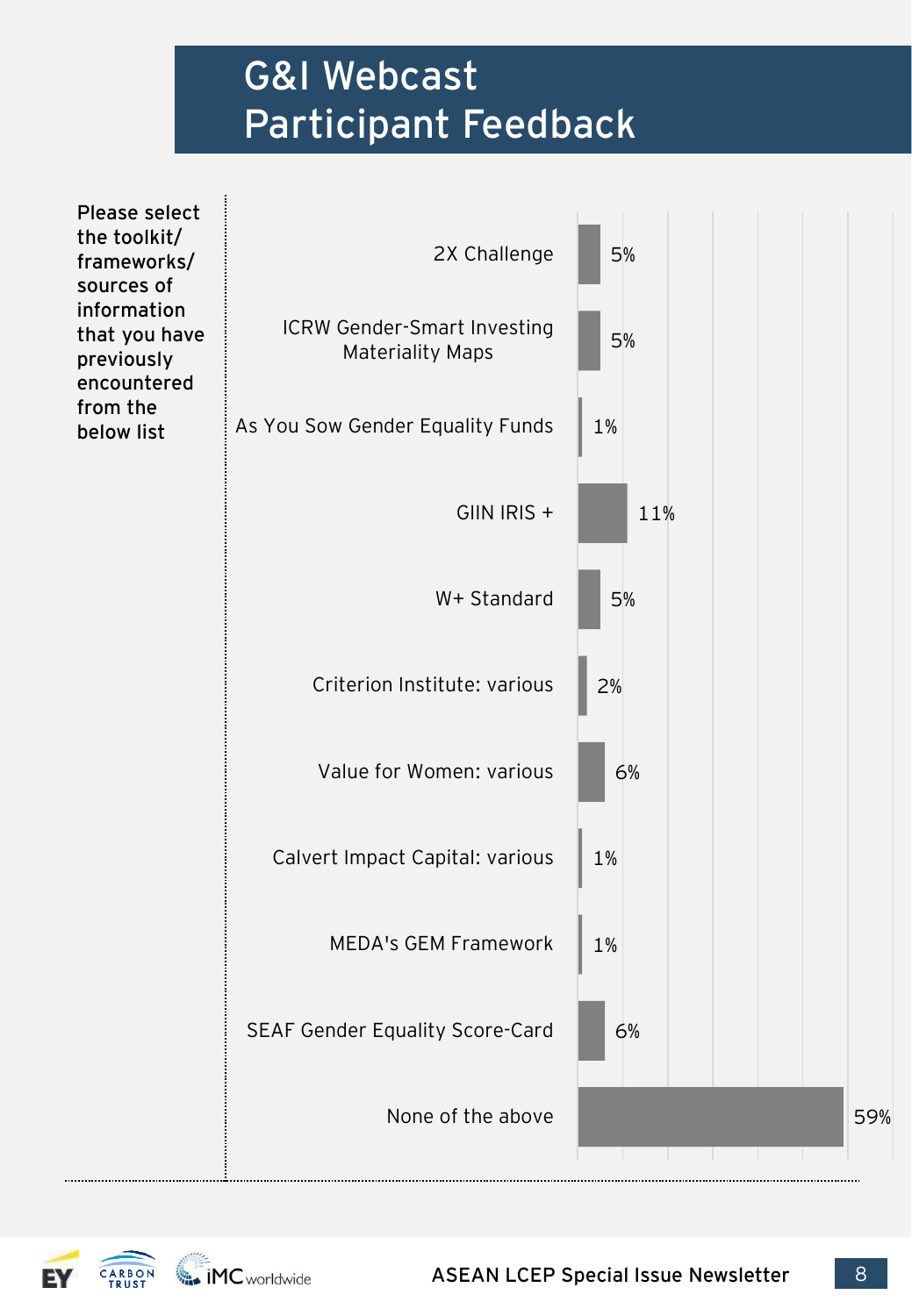### G&I Webcast Participant Feedback

| What do you<br>believe are<br>the top 3<br>greatest<br>barriers to<br>widespread<br>adoption of a<br>gender and<br>climate lens in<br>investment<br>today? | Lack of generally accepted<br>frameworks or metrics<br>Insufficient data on business<br>case for applying a gender &<br>climate lens | 35%<br>33% |
|------------------------------------------------------------------------------------------------------------------------------------------------------------|--------------------------------------------------------------------------------------------------------------------------------------|------------|
|                                                                                                                                                            | Not a priority for asset allocator<br>leadership                                                                                     | 31%        |
|                                                                                                                                                            | Insufficient data on benefits of<br>applying a gender lens to<br>climate investments                                                 | 27%        |
|                                                                                                                                                            | Insufficient data on benefits of<br>applying a climate<br>lens<br>to<br>gender smart investments                                     | 16%        |
|                                                                                                                                                            | Lack of access to or visibility of<br>investment<br>opportunities                                                                    | 16%        |
|                                                                                                                                                            | Asset allocators' gender<br>and<br>climate teams are siloed                                                                          | 12%        |
|                                                                                                                                                            | There are not enough women in<br>investment teams                                                                                    | 12%        |
|                                                                                                                                                            | Regulation is restricting<br>the<br>allocation of assets at scale                                                                    | 4%         |
|                                                                                                                                                            | None of the above                                                                                                                    | 4%         |
|                                                                                                                                                            | Other                                                                                                                                | 2%         |

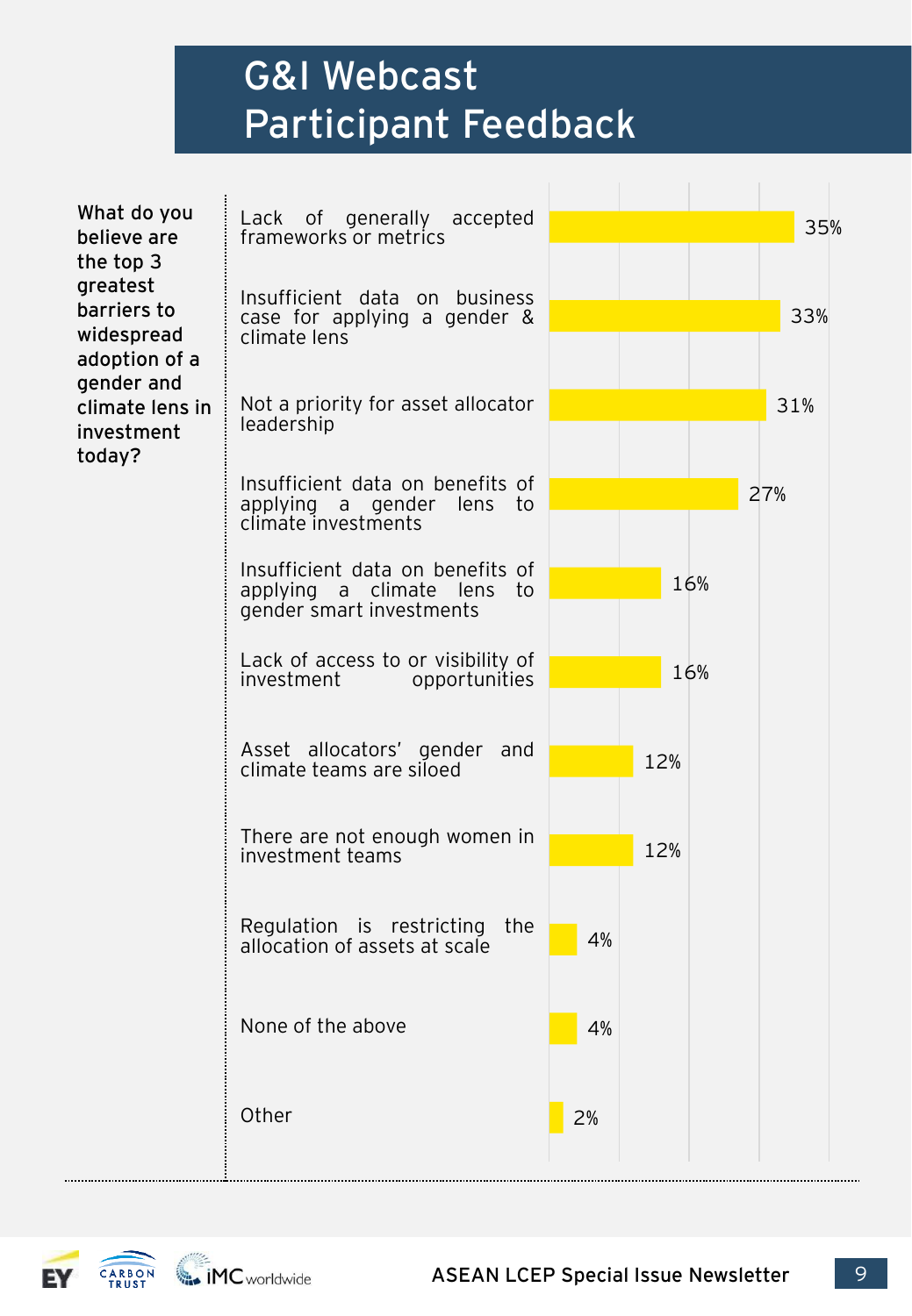### G&I Webcast Participant Feedback

| What do you<br>need to<br>support your<br>own work in<br>gender and<br>climate<br>investment? | Effective tools to measure and<br>analyse impact and outcomes<br>Accessible and comprehensive data<br>and analysis on both climate and<br>gender |     | 62%<br>59% |
|-----------------------------------------------------------------------------------------------|--------------------------------------------------------------------------------------------------------------------------------------------------|-----|------------|
|                                                                                               | Knowledge and training<br>dissemination to those in advisory<br>and sales roles                                                                  | 41% |            |
|                                                                                               | Language and materials that<br>articulate the business and impact<br>case                                                                        | 35% |            |
|                                                                                               | A clear articulation of what good<br>looks like throughout the lifecycle of<br>an investment                                                     | 32% |            |
|                                                                                               | Opportunities to connect those<br>designing vehicles with those who<br>can fund and invest                                                       | 30% |            |
|                                                                                               | Signposting to currently investable<br>vehicles and products                                                                                     | 14% |            |



 $\ddotsc$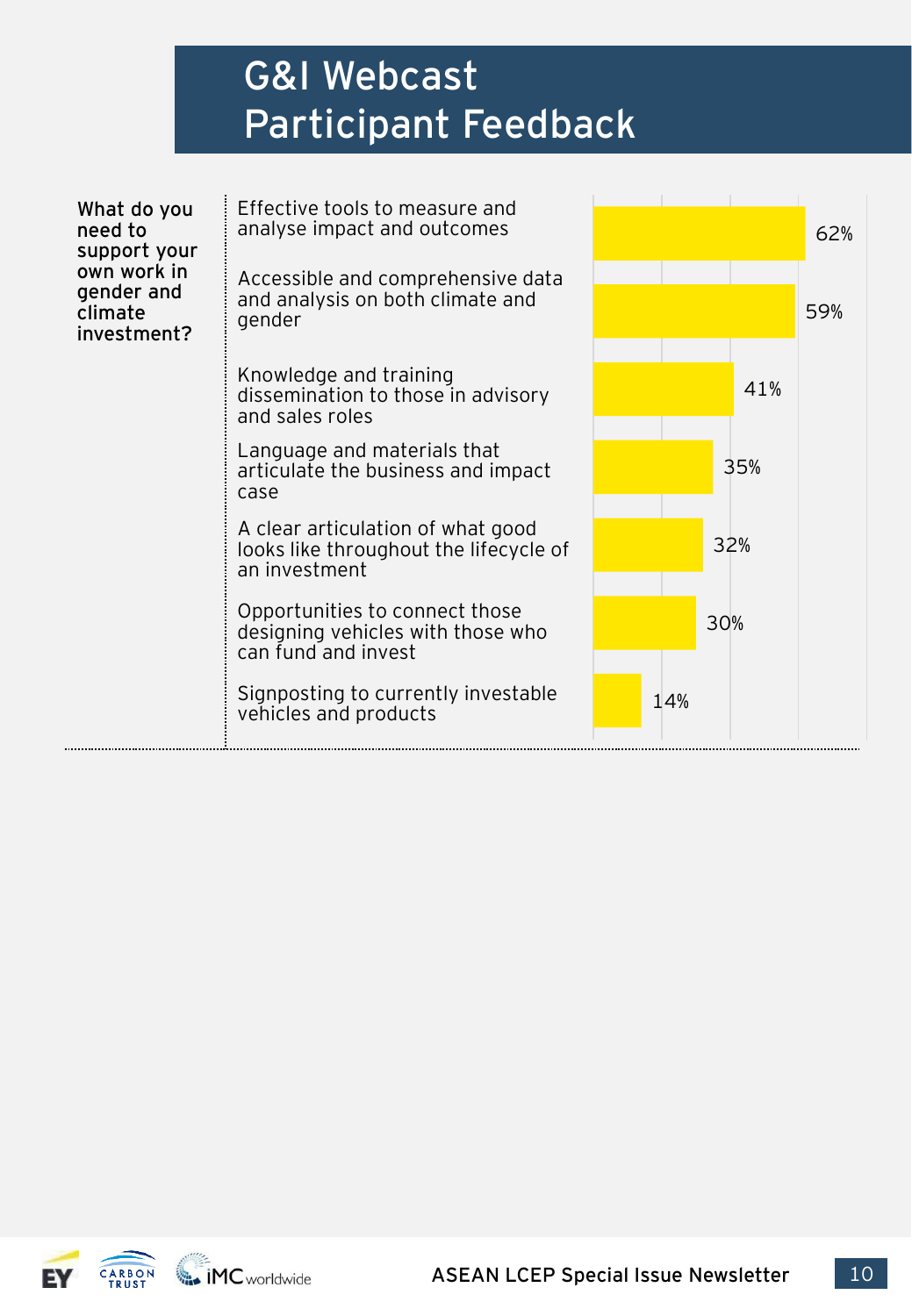### **Integrating a Gender Lens in Climate Investing**

Author: David Uzsoki Senior Advisor, Sustainable Finance International Institute for Sustainable Development

*Note: This article was commissioned by the ASEAN LCEP from IISD - technical partner to the programme for the [Malaysian Sustainable Finance Initiative](https://www.msfi.com.my/)*

#### **Where is gender lens investing today?**

Sustainable investing has experienced an impressive growth in recent years, reaching USD 30.7 trillion<sup>1</sup> assets under management (AuM) in developed countries alone in 2018. Institutional investors with USD 103.4 trillion<sup>2</sup> AuM are signatories of the Principles of Responsible Investing (PRI), committing to incorporate ESG issues into their investment processes, among other sustainability objectives. At the same time, only a fraction of this amount, USD 7.7 billion<sup>3</sup>, has gone into gender lens investing, a growing segment of sustainable investing that focuses on advancing gender equality.

Despite gender equality receiving a lot of attention as a result of corporate diversity disclosures, gender lens investing is still at an early stage compared to other more developed sustainable investing themes, such as climate change, or even natural capital. While gender lens investing is expected to continue its rapid growth in the coming years, financing towards gender objectives could be scaled up significantly if gender indicators were integrated in all sustainable finance instruments and investment funds by default, irrespective of their thematic focus. Currently many ESG compliant funds use a basic negative screen that automatically excludes controversial sectors and companies, such as tobacco, coal, weapon manufacturing, from their investment universe. A similar approach could be taken for gender: companies that do not have a minimum level of "gender performance" should be excluded automatically. In case of sustainable finance instruments, gender considerations could be integrated in the eligibility criteria for the use of proceeds or by setting gender key performance indicators (KPIs).

<sup>1</sup>http://www.gsi-alliance.org/wp-content/uploads/2019/03/GSIR\_Review2018.3.28.pdf <sup>2</sup>https://www.unpri.org/pri <sup>3</sup>https://www.spf.org/global-data/user53/20201001GLI.pdf



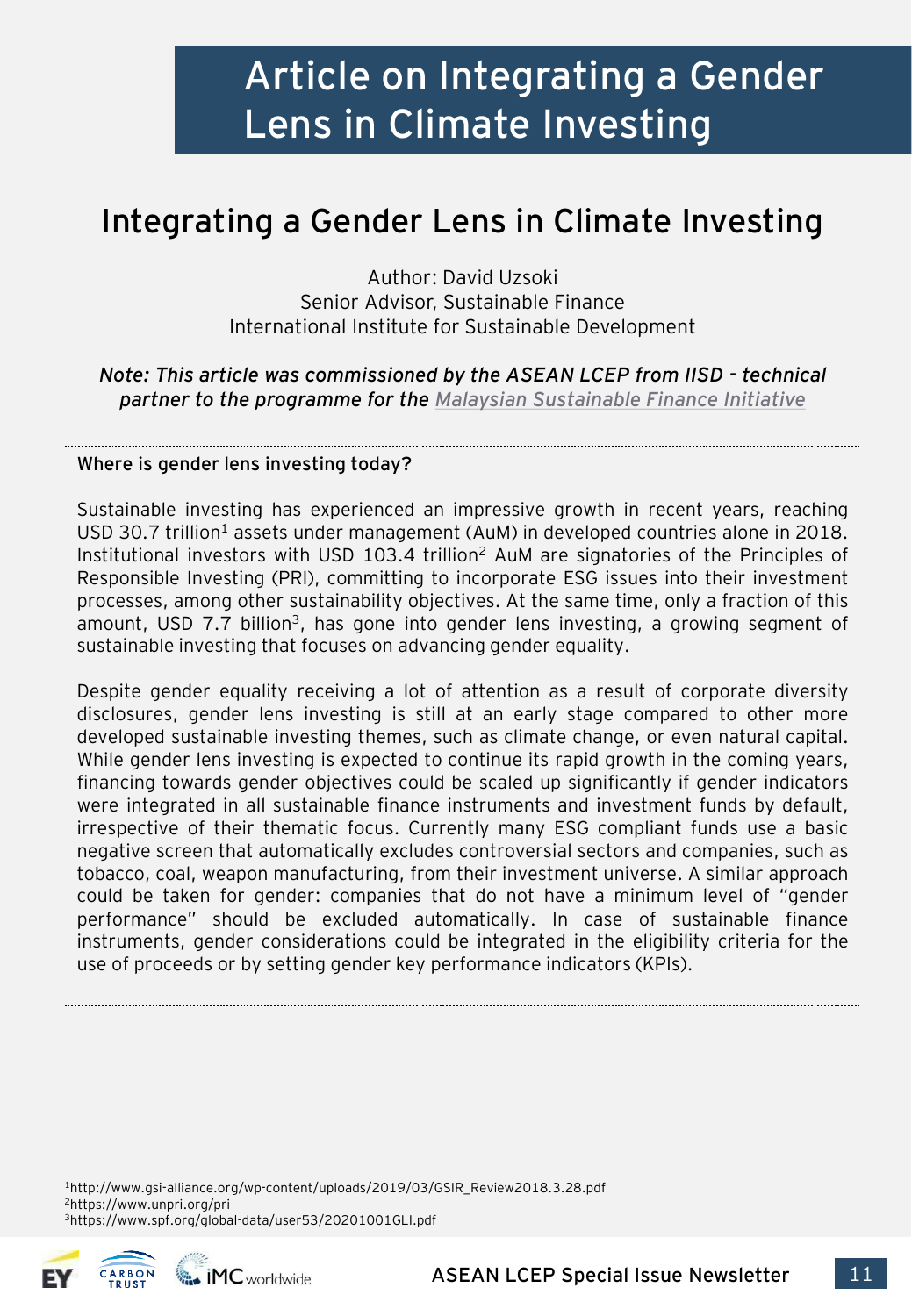#### **Why mainstream gender considerations?**

Mainstreaming gender considerations in sustainable finance instruments and investment funds is important for several reasons. First, achieving gender equality is essential for a prosperous and sustainable world as it affects all aspects of sustainable development. The most pressing environmental and social challenges of our time impact women disproportionately. For example, women are particularly vulnerable to climate change as it can worsen structural gender-based inequalities and further increase existing gender disparities. Also, gender inequality is a key driver of poverty and one of the most common forms of discrimination. Therefore, addressing this issue should be a priority, especially for investors with a sustainability mandate. This would also bring significant economic benefits. Up to USD 28 trillion, or 26 percent, could be added to the global GDP in 2025 by closing the representation gap between men and women in the economy<sup>4</sup>.

Another reason to mainstream gender considerations in sustainable investing is that companies with a gender diverse workforce are likely to outperform their peers. Gender equality helps businesses anticipate and meet customer and staff needs, and attract talent from an increasingly values-driven workforce. The correlation between gender and financial performance is especially strong in case of executive teams and boards. Based on a recent research covering more than 1000 companies from 15 countries, companies with gender diverse boards are 28% more likely to outperform their peers, while gender diversity in executive teams increases the chance of outperformance by 25%<sup>5</sup>. There is also a signification difference in financial performance between leaders and laggards. Companies with executive teams with more than 30% female members are 48% more likely to outperform companies with only 10% or less women in their executive teams<sup>6</sup>. Similarly, venture and private equity funds with gender balanced teams have 20%<sup>7</sup> higher returns than their peers.

A high gender score can also signal to investors that the company is taking a progressive stance towards gender inequality and manages well its reputation risk. Both aspects benefit the company's long-term growth and profitability and therefore its valuation. Indeed, several studies demonstrate that companies with good gender performance have higher market valuations compared to their peers<sup>8</sup>.

All of this suggests that gender smart sustainable finance instruments and investment funds could generate higher investment returns than what would be the case if gender considerations were not taken into account.

<sup>4</sup>https://www.mckinsey.com/~/media/McKinsey/Industries/Public%20and%20Social%20Sector/Our%20Insights/How%20advancin g%20womens%20equality%20can%20add%2012%20trillion%20to%20global%20growth/MGI%20Power%20of%20parity\_Full%20rep ort\_September%202015.pdf<br><sub>5, 6</sub>

https://www.mckinsey.com/~/media/McKinsey/Featured%20Insights/Diversity%20and%20Inclusion/Diversity%20wins%20How%2 0inclusion%20matters/Diversity-wins-How-inclusion-matters-vF.ashx

<sup>7</sup>https://www.ifc.org/wps/wcm/connect/e3cea47f-aa13-4ab3-b743-

0d0e44c6710f/Exec+Summary\_Moving+Toward+Gender+Balance+Final.pdf?MOD=AJPERES&CVID=mBmcOnZ

<sup>8</sup>https://www.hbs.edu/faculty/Publication%20Files/An%20Institutional%20Approach%20to%20Gender%20Diversity%20and%20Fir m%20Performance\_4c0479f3-9d13-4af8-82da-7f1713af940d.pdf



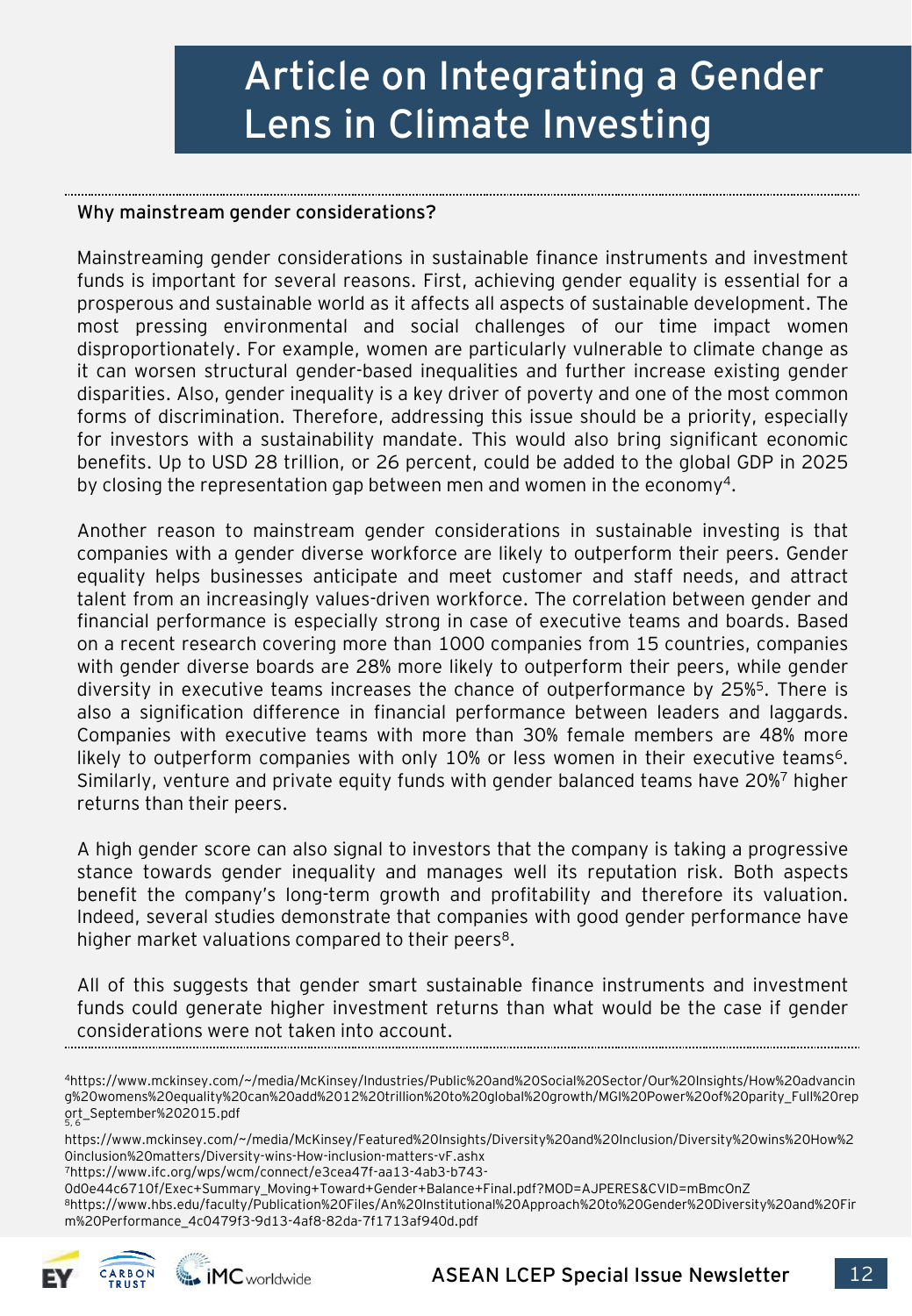#### **How to measure gender performance?**

Gender indicators can vary depending on the type of entity being assessed. However, the "2X Challenge – Financing for Women"<sup>9</sup> provides a harmonised set of indicators that could be used broadly with only minor adjustments to reflect the specificities of the underlying entity. The indicators are organized across five categories.

#### **1. Entrepreneurship**

- Percent of female ownership
- Percent of company founder(s) who are female

#### **2. Leadership**

- Percent of senior management who are female
- Percent of Board who are female
- Percent of investment committee who are female

#### **3. Employment**

- Percent of full-time employees who are female
- Initiative in place to specifically advance women in the workforce (Y/N)

#### **4. Consumption**

- Product or service specifically or disproportionately benefits women (Y/N)
- Percent of customers who are female

 $\bullet$  iMC worldwide

#### **5. Indirect Investments (investments through financial intermediaries)**

- Share of financial intermediary's portfolio that meets at least one of the criteria above
- Share of fund's portfolio that meets at least one of the criteria above

These metrics can be used to determine the minimum level of gender performance of companies included in the investment universe of sustainable investment funds. They can also be used to define eligibility criteria for the use of proceeds for various sustainable finance instruments. Listed companies might already be disclosing gender data along these lines, as part of their sustainability reporting, although gender data is often aggregated together with other diversity indicators, such as race. For private equity or debt investments, gender data should be collected as part of the initial due diligence process and then monitored on an ongoing basis following a predetermined reporting schedule.

<sup>9</sup>https://assets.cdcgroup.com/wp-content/uploads/2020/03/16111901/How-to-measure-the-gender-impact-of-investments.pdf



**2X Challenge – Financing for Women**

It is a major initiative of development finance institutions from the G7 countries to mobilize resources to advance gender equality and women's economic empowerment.

https://www.2xchallenge.org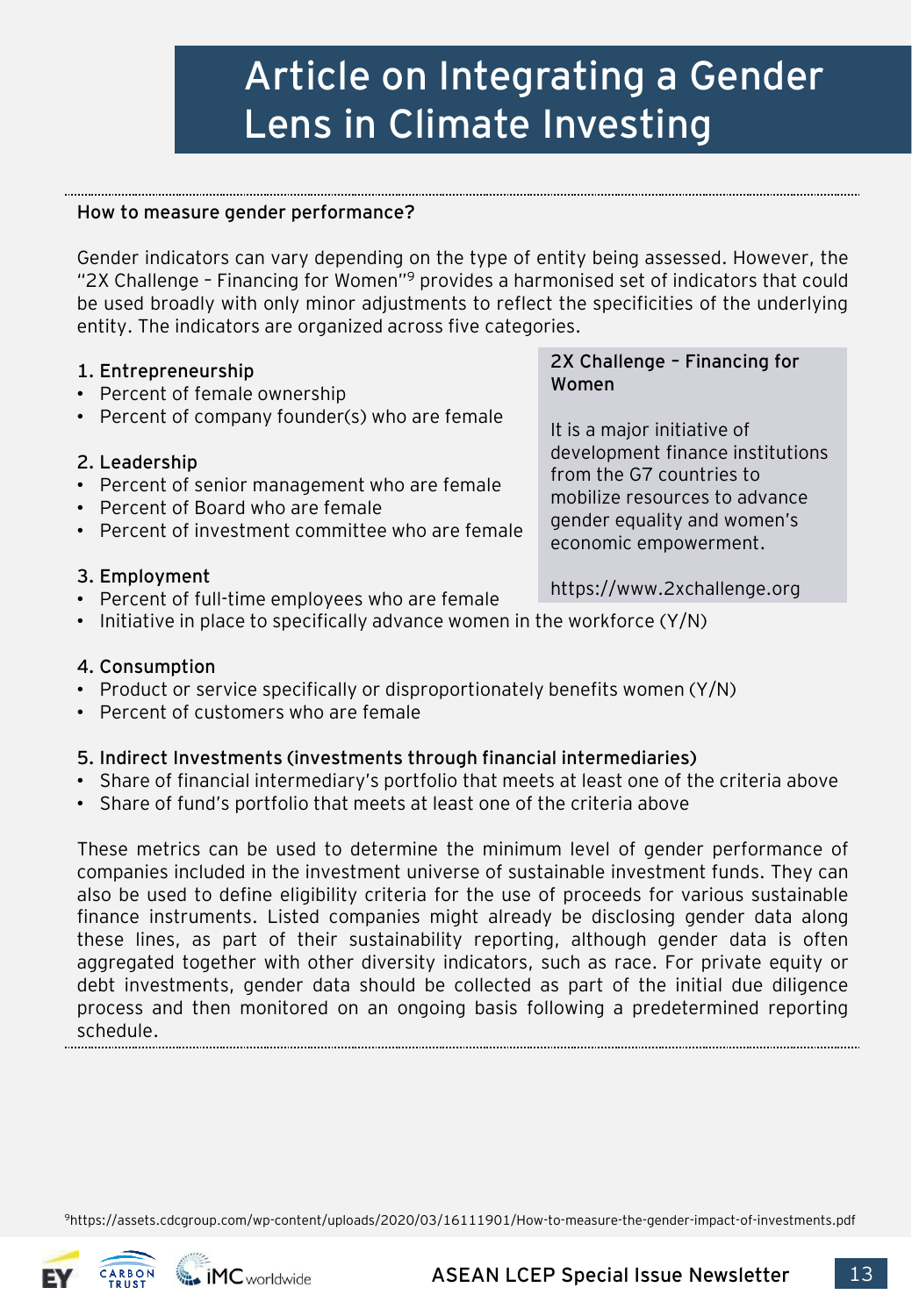#### **What are the gender-smart financing instruments today?**

As the benefits of gender diversity have become more widely recognised, investor demand for gender smart investment opportunities has increased considerably. This has led to the emergence of a variety of gender-focused financial products across asset classes. These products include gender lens funds, gender smart exchange traded notes (ETNs) and exchange traded funds (ETFs), certificate of deposits, gender bonds and, private equity and debt funds with a focus on gender equality. In 2019, there were at least 192 active investment vehicles globally, which is a 47 percent increase compared to 2018<sup>10</sup>.

While the majority of these gender lens investment vehicles (80) are targeting the North American market, the investment destination of 33 investment vehicles is East and Southeast Asia with a total USD 1.3 billion assets under management<sup>11</sup>. At the same time, the number of sustainable finance instruments has been growing rapidly in recent years, reaching a total issuance of USD 2.1 billion<sup>12</sup> worth of green, social and sustainability bonds. The overwhelming interest of local investors in these instruments highlights the opportunity for scaling up gender lens investing in the ASEAN region.

#### **Bank OCBC NISP's gender bond**

- Issuer: Bank OCBC NISP fourth oldest bank in Indonesia
- Size: IDR 2.75 trillion (about USD 200 million) for both the gender and green bond tranche.
- Date of issue: March 2020
- Description: The proceeds from the gender bond were used to increase lending to women entrepreneurs and women-owned small and medium enterprises (SMEs). It was a private arrangement between Bank OCBC NISP and IFC.

[Source: https://www.ocbcnisp.com/Groups/Tentang-OCBC-NISP/Press-Release-\(2\)/OCBCNISP-x-IFC-Sustainability-](https://www.ocbcnisp.com/Groups/Tentang-OCBC-NISP/Press-Release-(2)/OCBCNISP-x-IFC-Sustainability-Bond.aspx?viewmode=0&devicename=&langobjectlifetime=request&loaddevice=1&lang=en-US)Bond.aspx?viewmode=0&devicename=&langobjectlifetime=request&loaddevice=1&lang=en-US

10, 11https://www.spf.org/global-data/user53/20201001GLI.pdf <sup>12</sup>EY estimate

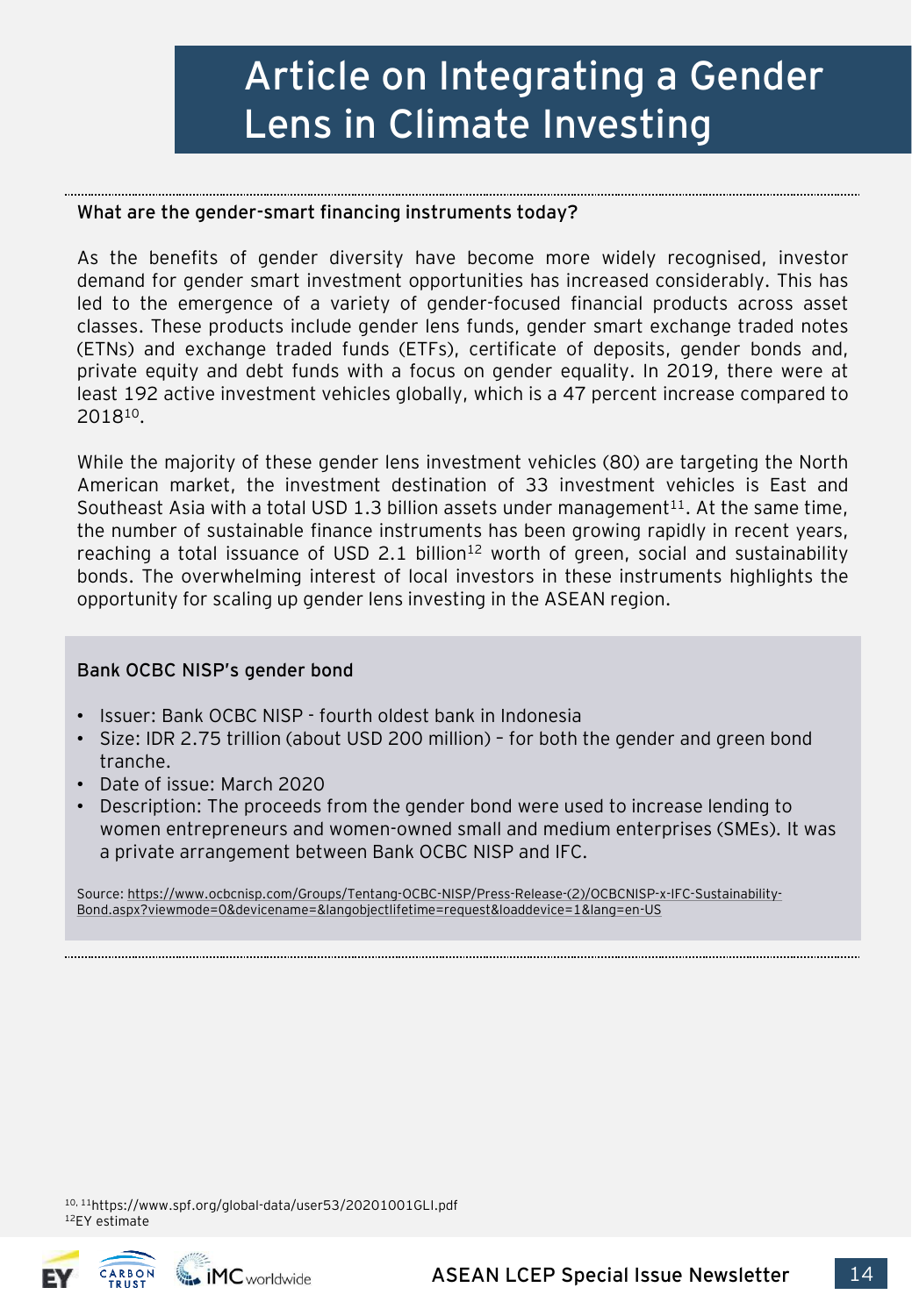Globally, there are only a few examples of non-gender focused sustainable finance instruments that also integrate gender indicators. Perhaps unsurprisingly, most of them are in impact investing, which is a small, but vibrant, sustainable investment strategy with USD 444 billion AuM<sup>13</sup>. For example, WaterEquity<sup>14</sup>, an asset manager, focuses on ending the global water and sanitation crisis, while applying a gender lens when selecting investments. Another example is Alanted<sup>15</sup>, a venture capital fund, which invests in innovative companies that enable a sustainable future for apparel production and retail. At the same time, it seeks to have gender diversity when selecting the founders it backs.

Outside of impact investing, one notable example is the sustainability-linked subscription credit facility of the Swedish private equity firm, EQT. The interest margin of the facility is linked to the average performance of EQT's portfolio in renewable energy use (minimum 85 percent) and female board representation (minimum 40 percent)<sup>16</sup>, committing to both a gender and an environmental KPI.

To date, more mainstream sustainable finance instruments, such as green bonds, ESG ETFs, do not include any gender considerations unless they have an explicit gender focus, like in the case of gender bonds. At the same time, there are some early ideas emerging, which may gain traction in the coming years. One notable example is the "Green+ Gilt" that was proposed to Her Majesty's Government in the UK with the support of 32 investors representing organizations with more than GBP 10 trillion  $AuM^{17}$ . Green+ Gilts are sovereign bonds used to finance climate action, while addressing specific social objectives. These objectives could include creating high-quality employment and addressing income or potentially gender, inequality. Integration of gender considerations especially makes sense for climate finance instruments, like the Green+ Gilts, as climate change impacts women disproportionately.

#### **Green+ Gilt**

The main objective of Green+ Gilts is to provide financing to deliver the UK government's commitment to a resilient, net-zero economy. Green project categories include clean infrastructure, energy efficiency, green buildings, climate adaptation and natural capital.

Each eligible project would have at least one well defined and measurable social cobenefit, with a relevant social metric for each project category. These could include outcomes such as affordable housing and infrastructure, employment generation, access to essential services, skills development, and education as well as other aspects of socioeconomic advancement.

Source: https://www.lse.ac.uk/granthaminstitute/wp-content/uploads/2020/10/Green\_Gilt\_Proposal\_October\_2020.pdf

<sup>13</sup>http://www.gsi-alliance.org/wp-content/uploads/2019/03/GSIR\_Review2018.3.28.pdf

<sup>14</sup>https://waterequity.org/performance/

<sup>15</sup>https://www.alantecapital.com/

16https://www.environmental-finance.com/content/news/green-and-sustainability-linked-loan-round-up-eqt-arroyo-energysistema-...-and-more.html

<sup>17</sup>https://www.greenfinanceinstitute.co.uk/green-plus-gilt/

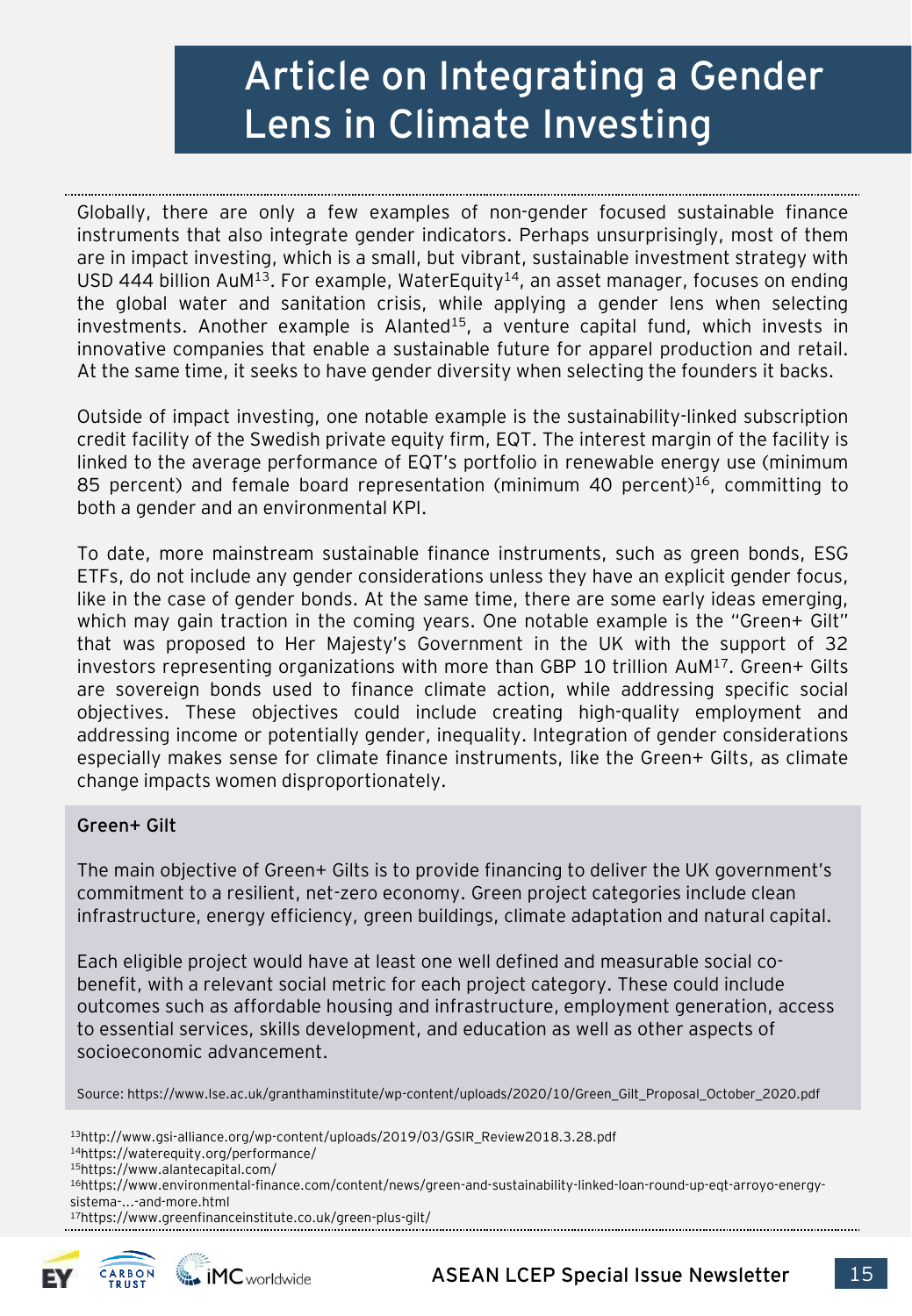#### **What are the opportunities and challenges?**

The exponential growth of sustainable investing offers a huge opportunity to advance gender equality. Assets under management with an ESG mandate are expected to reach USD 160 trillion<sup>18</sup> by 2035, which would mean the adoption of sustainable investing across the whole asset management industry. This demonstrates the size of the opportunity to scale up financing for gender diversity if gender indicators were to be integrated in all sustainable finance instruments and investment funds.

There are of course challenges to how this could be implemented across the different asset classes. For example, how would the introduction of an additional layer of sustainability indicators would impact the transaction costs and the general willingness of issuers to use sustainable finance instruments? Is the necessary gender data available across sectors for both public and private issuers? Would companies using sustainablelinked instruments find dual sustainable KPI structures too ambitious or even penalizing as failing any of the KPIs would increase their cost of financing? Also, what should be the minimum level of gender performance required? Would it be enough for a company to perform well for one gender indicator, but perform poorly for others? These are just some examples that need to be examined more closely if gender is to become an integral component of all sustainability instruments and investment mandates. Considering the societal and, of course, financial benefits of gender equality, it would be a worthwhile endeavour. At the end of the day, how can an ESG fund be considered sustainable if it ignores whether its investments are addressing the needs of the other 50% of our society?

18https://www.dbresearch.de/PROD/RPS\_DE-

PROD/PROD0000000000478852/Big\_data\_shakes\_up\_ESG\_investing.pdf?undefined&realload=SqHXhdA3g4qTcam7wLCN/zOMlV Se1IqvU2HFMjvW3cDXqa8B7hwGkSId3f1qqqQmYaL3lnuF6u4=



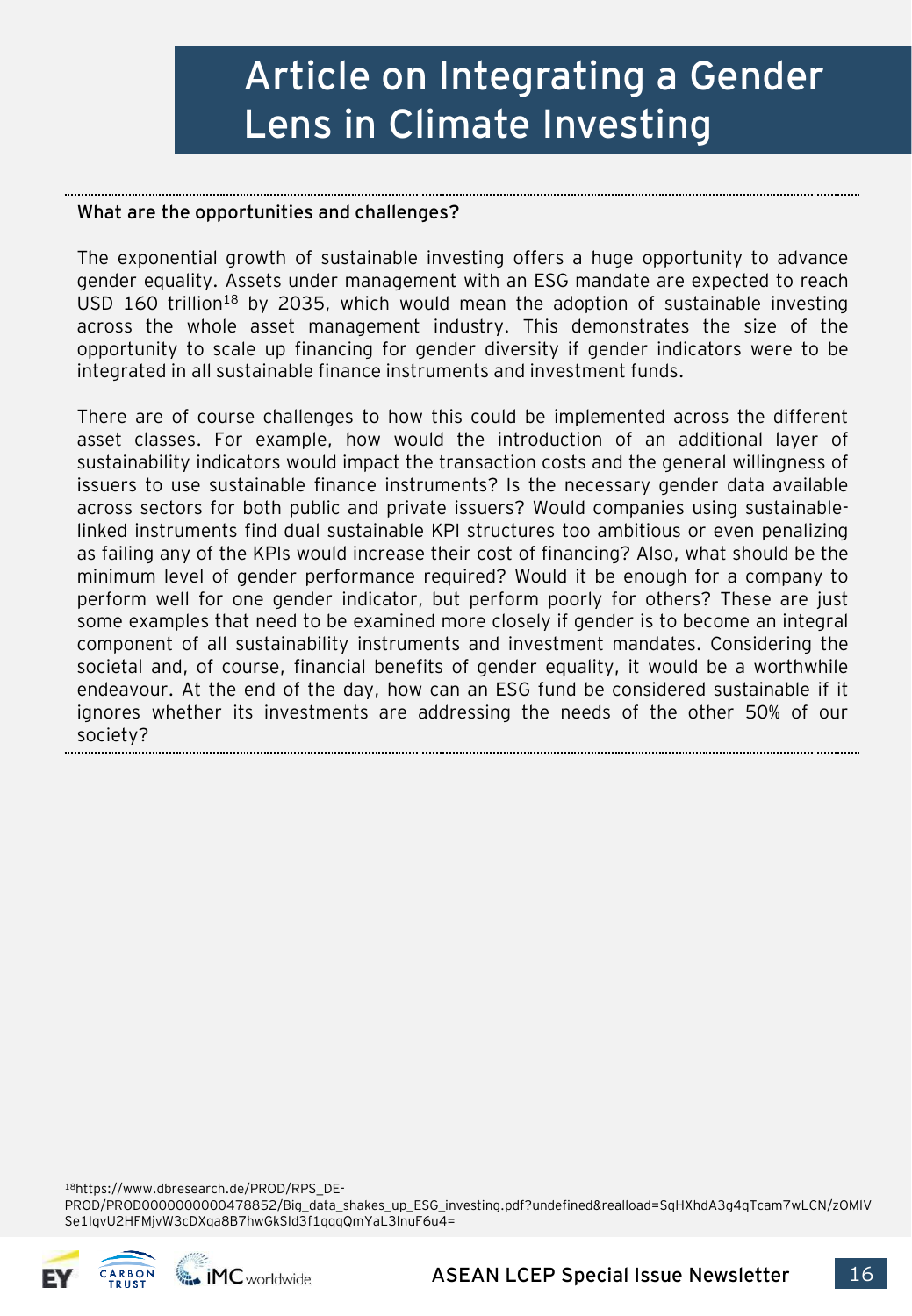### About the Programme

#### **A S E A N L O W C A R B O N E N E R G Y P R O G R A M M E**



Lack of access to affordable, reliable and clean energy is a key barrier to inclusive growth within Southeast Asia.

The [ASEAN](https://www.gov.uk/government/publications/asean-low-carbon-energy-programme) LCEP promotes inclusive economic growth in the region by aiding increased **green finance** flows for low carbon energy and improving **energy efficiency.** This is done by providing support on capacity building, market development, policy support and technical assistance.



Close collaboration with local and international entities from both the public and private sectors

Leveraging the UK's extensive and proven expertise





Programme runs until Mar 2022



Overseas Development Programme under the UK

#### **C O U N T R I E S I N V O LV E D**

Programme is headquartered in Singapore, with interventions delivered at the ASEAN and regional levels, and in 6 countries: **Indonesia, Malaysia, Myanmar, Philippines, Thailand and Vietnam**



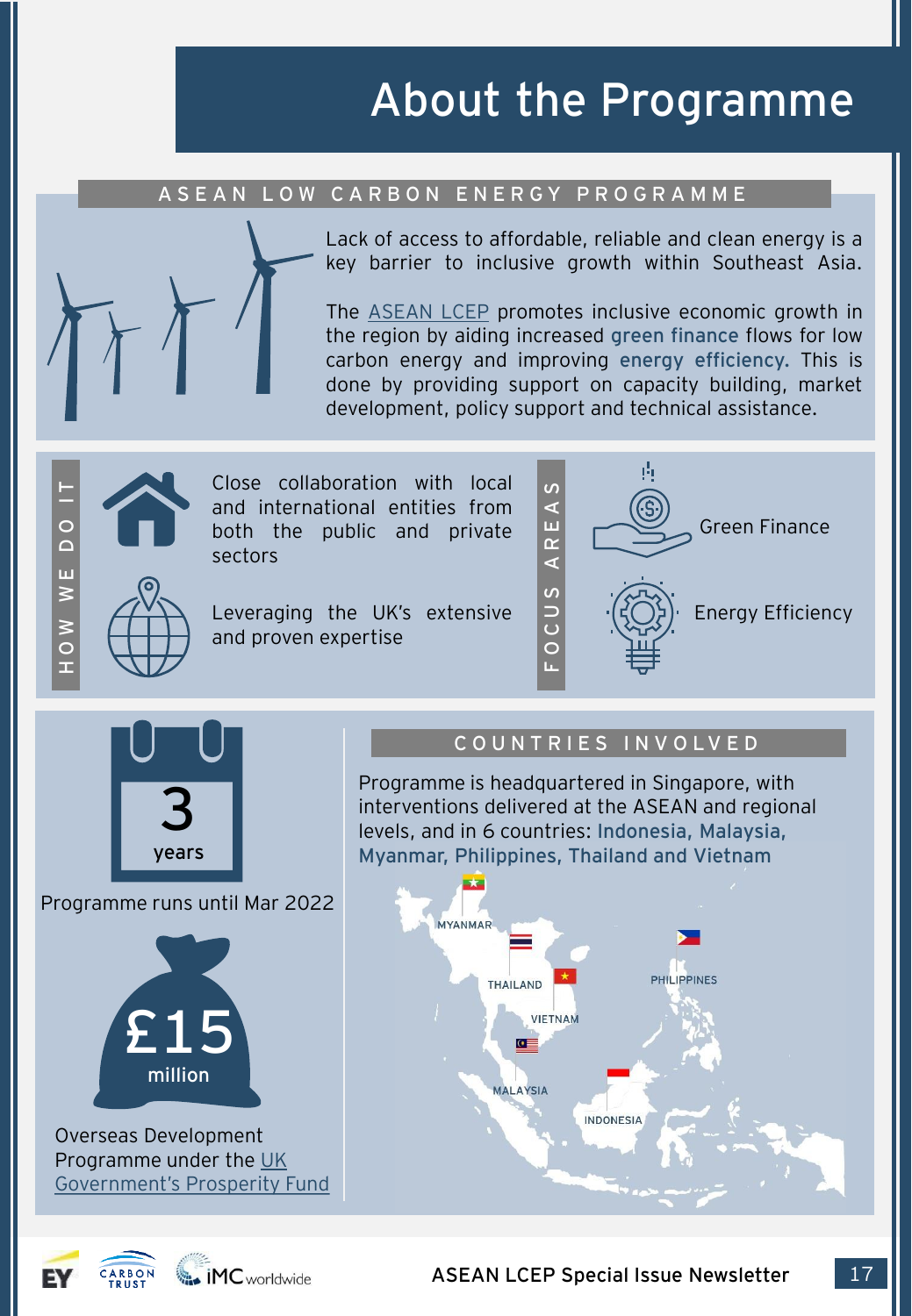### About the Programme

The programme focus on two main areas: **Green Finance** and **Energy Efficiency**.

Green Finance activities include but are not limited to:

- Developing **sustainable finance markets** through **policy advisory** and support to governments, provincial governments and corporates on **sustainable debt issuance**
- Supporting the establishment of cross-agency **Green Finance Taskforces**
- Capacity building for Central Banks, Financial Regulators and corporates on **climate change risks**, **stress-testing** and **disclosures**
- Developing **renewable energy** and **energy efficiency financing** solutions

Energy Efficiency activities include but are not limited to:

- Reviewing **national energy efficiency policy & regulation**
- Supporting the implementation of **Minimum Energy Performance Standards (MEPS), High Energy Performing Standards (HEPS)** and associated market transformation activities
- Developing a **pipeline of energy efficiency projects**, including delivery of pilot projects and innovative business models
- **Promoting energy efficiency** action and commitments by companies

**Gender and Inclusion** is a cross-cutting theme throughout the programme, where gender is **mainstreamed** across all interventions in order to strive for an overall '**empowerment**' level of ambition.